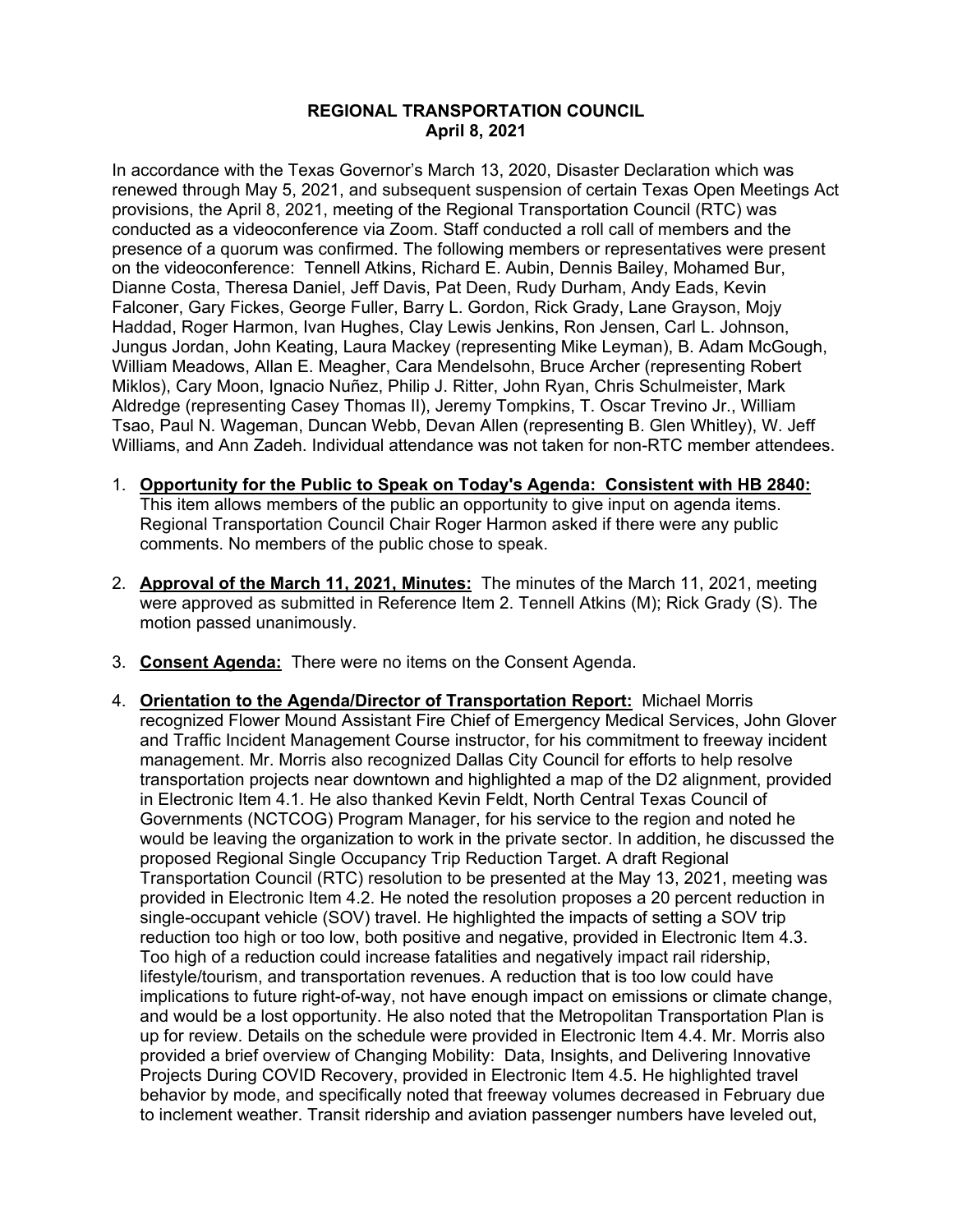but aviation passenger numbers are expected to improve as residents are vaccinated and begin to travel for vacation. Transit ridership may not improve until employers begin to transition employees back to offices. Full details are available through the online dashboard at [www.nctcog.org/pm/covid-19.](http://www.nctcog.org/pm/covid-19) Information on a training opportunity for prosecutors and judges regarding Commercial Motor Vehicle Violations: Enforcement, Prosecution, and Reporting (May 18 and 19, 2021) was provided at [https://www.nctcog.org/](https://www.nctcog.org/trans/quality/safety/transportation-safety/commercial-vehicle-enforcement) [trans/quality/safety/transportation-safety/commercial-vehicle-enforcement.](https://www.nctcog.org/trans/quality/safety/transportation-safety/commercial-vehicle-enforcement) Electronic Item 4.6 contained an announcement for the Spring 20201 Virtual Traffic Incident Management Executive Level Course. Upcoming Dallas-Fort Worth Clean Cities events were provided at <https://www.dfwcleancities.org/dfw-clean-cities-meetings> and current air quality funding opportunities for vehicles were provided at [https://www.nctcog.org/trans/quality/air/funding](https://www.nctcog.org/trans/quality/air/funding-and-resources/fundingvehicle)[and-resources/fundingvehicle.](https://www.nctcog.org/trans/quality/air/funding-and-resources/fundingvehicle) Electronic Item 4.7 contained a status report on the Texas Volkswagen Environmental Mitigation Program funding programs. March online input opportunity minutes were provided in Electronic Item 4.8 and the April online input opportunity notice was provided in Electronic Item 4.9. The current Public Comments Report was provided in Electronic Item 4.10, recent correspondence in Electronic Item 4.11, recent new articles in Electronic Item 4.12, and recent press releases in Electronic Item 4.13.

5. **COVID-19 #00X Infrastructure Program (Round 4):** Christie Gotti presented recommendations for the fourth round of the COVID-19 #00X Infrastructure Program, an initiative implemented to stimulate the economy after setbacks resulting from COVID-19. Proposed projects meet one or more of the policies outlined in Mobility 2045, assist in reaching the region's federal performance measure targets, as well as include projects that have been the subject of ongoing discussions and submitted by local governments for consideration. Project types include roadway, complete streets, bicycle/pedestrian, intersection improvements, and strategic partnerships. A summary of the eligibility and selection criteria was presented. Ms. Gotti noted that the specific criteria/process used for each project type was included in Electronic Item 5.1. Also discussed was recent stimulus funding totaling \$9.8 billion that was set aside for transportation infrastructure as part of the Coronavirus Response and Relief Supplemental Appropriations Act (CRRSAA). Of that amount, \$803 million was allocated to the Texas Department of Transportation (TxDOT) and \$164 million was allocated to Metropolitan Planning Organizations in Texas. Approximately \$54 million was allocated to the Dallas-Fort Worth region and staff anticipates those funds will be awarded to the region through the 2022 Unified Transportation Program. In addition, staff proposed to incorporate these funds into existing project selection efforts through this and future rounds of COVID-19 #00X Infrastructure, as well as the Regional 10-Year Plan. Ms. Gotti also highlighted the current east/west funding distributions as a result of the proposed projects. She noted that balances are slightly off target and that selection of projects through future rounds of the COVID-19 #00X Infrastructure Program will help bring funding percentages closer to the targets of 32 percent in the west and 68 percent in the east for Surface Transportation Block Grant Program funds and 34 percent in the west and 66 percent in the east for Congestion Management and Air Quality Improvement Program funds. A summary of proposed funding recommended through COVID-19 #00X Infrastructure Round Four was highlighted by project type and funding category for a total of approximately \$40.5 million recommended for roadways, \$43.18 million for complete streets, \$21.85 million for bicycle/pedestrian, \$19.5 million for intersection improvements, and \$50.62 million for strategic partners for an overall total funding of approximately \$175.65 million including local funds. Transportation Development Credits will also be used by many cities. The schedule for this effort was reviewed. If approved, staff anticipated projects will be included in the upcoming Transportation Improvement Program modification cycle, with Federal Highway Administration approval expected in October 2021. Additional details about the program and proposed projects were provide in Electronic Item 5.2. Lane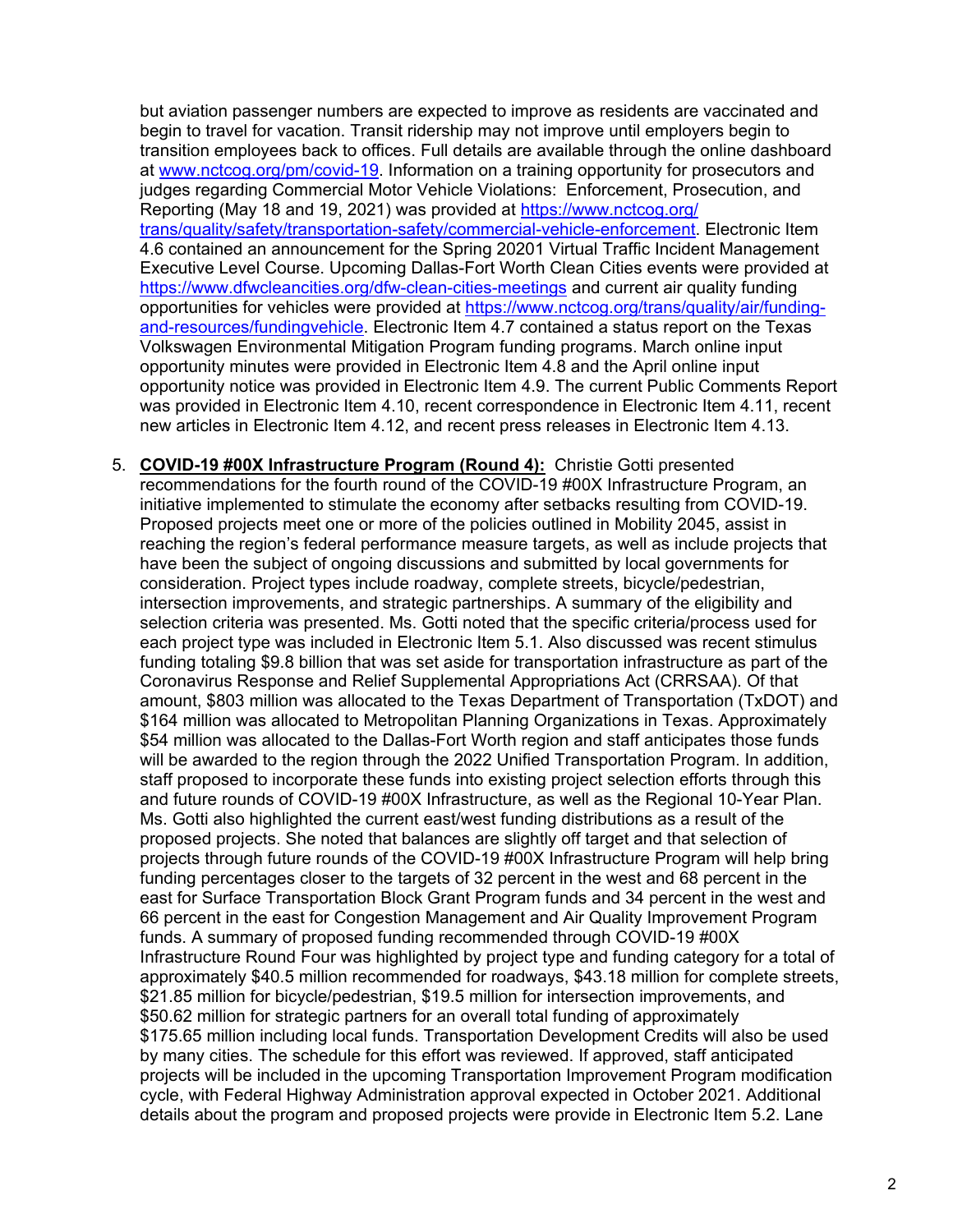Grayson thanked staff for their assistance through this program and noted the Cities of Midlothian and Waxahachie were in full support of the recommendations. RTC Vice Chair Theresa Daniel also expressed her appreciation to staff and asked if a map identifying the projects funded through this program was available. Staff noted that a map identifying projects funded through each round of the COVID-19 #00X Infrastructure Program could be created and provided to members. A motion was made to approve the proposed projects for the fourth round of the COVID-19 #00X Infrastructure Program outlined in Electronic Item 5.1 and direction to administratively amend the Transportation Improvement Program/Statewide Transportation Improvement Program and other administrative/planning documents to include the projects. Lane Grayson (M); Rick Grady (S). The motion passed unanimously.

- 6. **2021 Federal Transit Administration Low or No Emissions Grant Program:** Lori Clark presented details of a proposed regional submittal to the Federal Transit Administration (FTA) Low or No Emissions Grant Program. The program is expected to award \$180 million nationwide in funding for advanced technology transit projects that reduce energy consumption, harmful emissions, and direct carbon emissions. Eligible projects include acquisition of low- or no-emission buses, related equipment and facilities, and workforce development. The North Central Texas Council of Governments is an eligible applicant and staff proposed submittal of a project, on behalf of the region, to electrify the Trinity Railway Express (TRE) Link that connects the CentrePort Station to the Dallas Fort Worth International Airport. The project would include the purchase of electric buses, charging stations, and project administration costs. Ms. Clark noted that since the meeting mailout material was developed, updated funding amounts were received for charging equipment infrastructure, with an anticipated award of up to \$8 million in federal funds to be matched by up to 1.6 million in regional Transportation Development Credits. The schedule for this effort was reviewed. If approved, the application submittal deadline is April 12, 2021. Ms. Clark noted that the proposed projects would support four of the air quality emphasis areas, as well as federal performance measures related to air quality and transit. The project would also be consistent with several policies include in the long-range transportation plan. Details were provided in Electronic Item 6. A motion was made to approve staff submittal of a proposed project application for the Fiscal Year 2021 Federal Transit Administration Lo and No Emission Grant Program requesting up to \$8 million in Federal Transit Administration funds, including the use of up to 1.6 million regional Transportation Development Credits as match. Action also include approval for staff to administratively amend the transportation Improvement Program/Statewide Transportation Improvement Program and other planning/administrative documents to include the proposed project, if awarded. Jungus Jordan (M); Theresa Daniel (S). The motion passed unanimously.
- 7. **Legislative Update:** Rebekah Hernandez provided an update on federal legislative actions related to transportation and air quality issues affecting the Dallas-Fort Worth area. President Biden has laid out an infrastructure plan that includes \$2.3 trillion in infrastructure investments over eight years, of which \$571 billion is allocated for transportation. The American Jobs Plan's expansive definition of "infrastructure" is controversial as it includes funding for water, the electric grid, broadband, and others. There are many unanswered questions regarding language in the bill, and details will be left up to Congress. A partisan vote is anticipated in the Senate, so the bill must move forward through a budget reconciliation. A separate surface transportation reauthorization bill will still be needed, with the Fixing America's Surface Transportation Act expiring on September 30, 2021. Ms. Hernandez highlighted some of the major transportation funding allocations in the American Jobs Plan, which include electric vehicles and charging infrastructure, fixing highways, roads, and bridges, Amtrak, mega projects, historic inequity projects, road safety,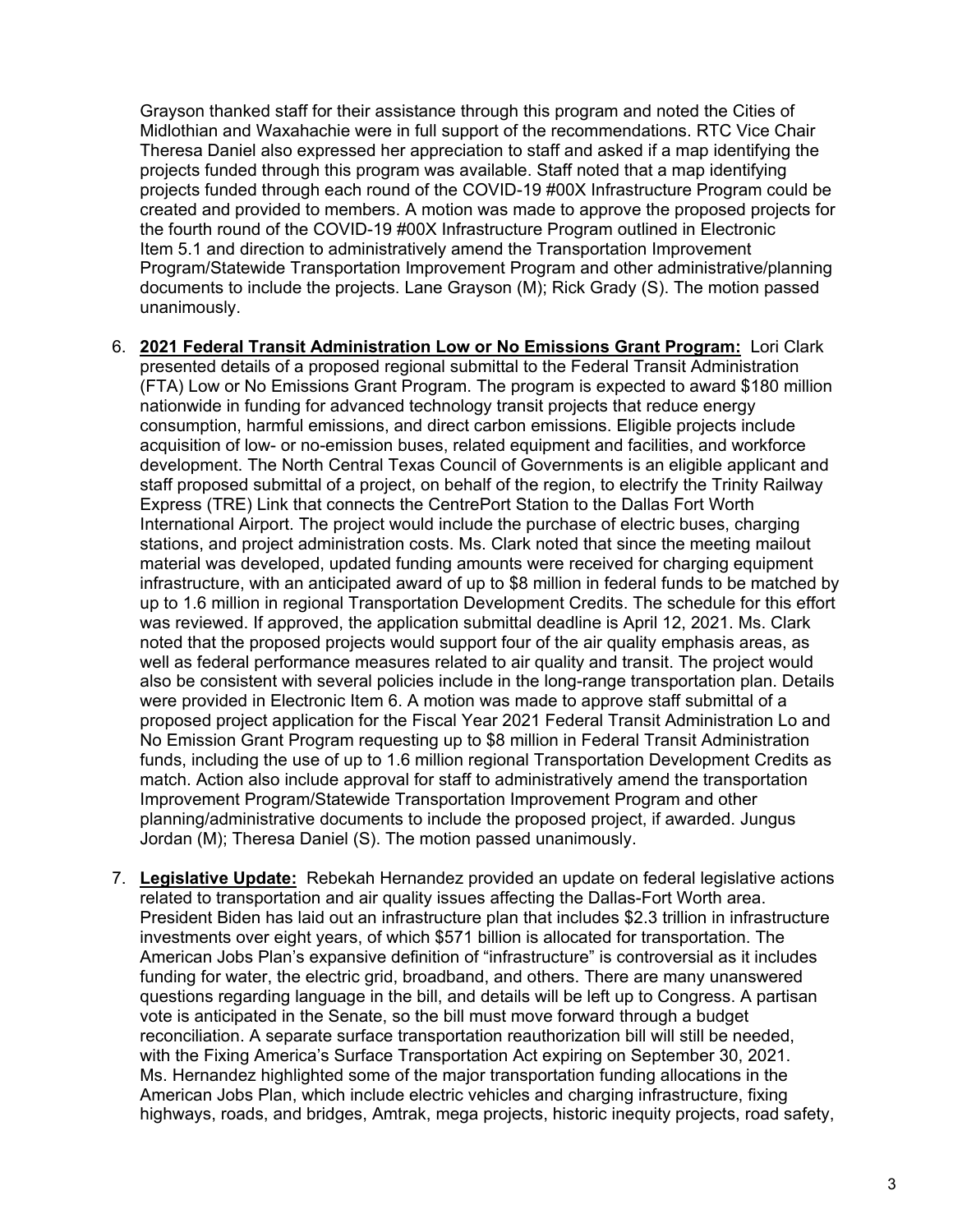and ports (including land ports). Michael Morris noted it is important to point out that many are debating what is labeled "transportation infrastructure" in the plan and that when future funding is identified, there will be those that state transportation infrastructure was already funded, when in fact nearly 70 percent of the funding in the plan is not actually transportation. If Congress labels funding as transportation and because of the magnitude of the proposed funding, there may be significant negative impacts to the level of funding authorized in future transportation reauthorization. In conversations with Representative Beth Van Duyne, member of the House Committee on Transportation and Infrastructure, staff was asked to prepare information in the event the Regional Transportation Council (RTC) is asked to weigh in on the proposed transportation infrastructure funding. Ms. Hernandez also provided an update on State legislative actions. The Texas Legislature will adjourn on May 31, 2021. Over the past several weeks, committee hearings have increased, and staff continue to track bills related to the RTC Legislative Program. She noted staff was recently asked to be a resource witness and there may be additional requests for testimony in committee hearings. Members will be provided weekly emails on Friday that will include updates on high-priority bills related to the legislative program and asking if RTC members are in Austin to testify or drop a card supporting or against a bill depending on the legislative program. She noted that many bills with a chance of dying are anticipated to be amended onto other bills, and that staff will be monitoring those amended bills closely as they move through the legislative process. Bill topics related to the RTC Legislative Program were highlighted. Related to transportation funding, Senate Bill 1 (State Budget) was approved on the Senate Floor and will be moving to House Appropriations. The bill includes slightly over \$30 billion for transportation, which is similar to the last biennium. She noted additional federal stimulus funds are expected that may not be included in the bill, so the bill currently includes language to incorporate any federal funds that are received after the bill is passed. In addition, two other transportation funding bills have been heard in committee, but both were left pending. Related to high-speed transportation, bills have been introduced related to eminent domain, landowner rights, property for highspeed rail, and creation of a High-Speed Rail Legislative Review Committee, but all bills were left pending. A number of bills have also been introduced regarding safety and include reducing speed limits and pedestrian safety. Although left pending, committee action is anticipated. A bill approved in House Transportation would update terminology and remove the accident and replace it with crash in many different statutes. Air quality-related bill topics include electric vehicle charging infrastructure, as well as vehicle emissions inspection for which staff was asked to provide resource testimony. In addition, HB 2539 addresses Low Income Vehicle Repair Assistance, Retrofit, and Accelerated Vehicle Retirement Program (LIRAP) funds and is set for a House Environmental Regulations hearing. The bill proposes that LIRAP funds be allocated back to the counties from which they were collected to be used for air quality and transportation purposes, for which staff has also been asked to provide testimony. Ms. Hernandez noted that legislative updates will continue to be provided to members during the legislative session. Theresa Daniel asked about HB 2539. Ms. Hernandez noted that the bill was schedule to be discussed in the House Environmental Regulations Committee on April 12, 2021. Details regarding the time were unclear, but she noted the information would be provided to members by email. No action was requested for this item.

8. **Status Report on the North Texas Tollway Authority's Desire to Place SH 360 South in the NTTA System:** Michael Morris provided an overview of SH 360 and the North Texas Tollway Authority's (NTTA's) desire to place SH 360 South in the NTTA system. The Regional Transportation (RTC) approved action to advance the SH 360 toll road from approximately Green Oaks to US 287 in December 2013 and provided the financial backstop to the Texas Department of Transportation (TxDOT) loan to NTTA in case traffic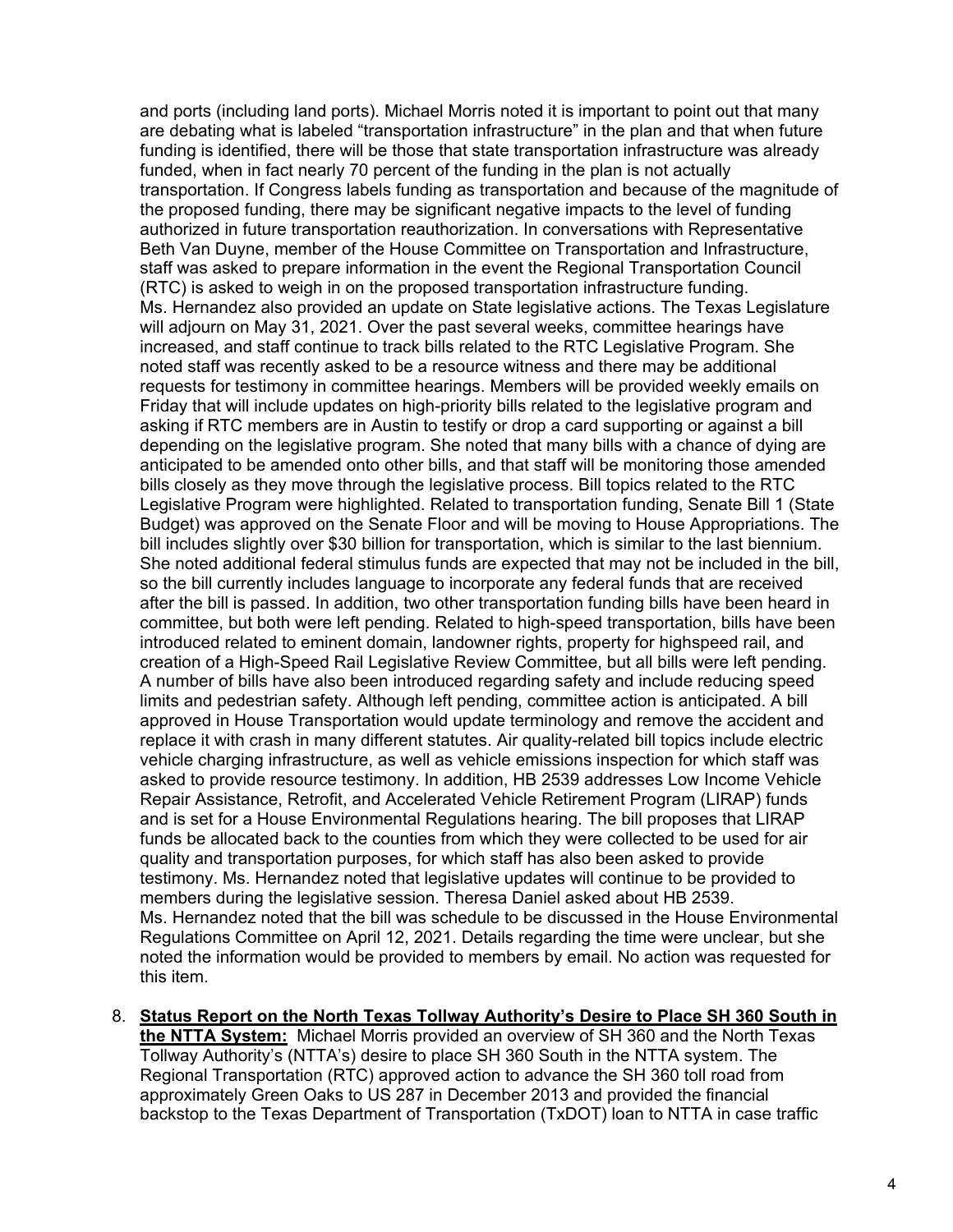demand did not meet the loan repayments to TxDOT. The project has been opened to traffic since May 2018. He noted that tollway transactions have been reported to the RTC as part of COVID-19 impacts to the region, and that transactions on the SH 360 South project have recovered more quickly than the rest of the NTTA system. Mr. Morris noted NTTA has informed the North Central Texas Council of Governments (NCTCOG) that it would like to pay off the loan for the SH 360 project and place the project into the NTTA system. This would eliminate the RTC's need to financially backstop the project. There is some urgency for NTTA to move forward due to increasing interest rates. Refinancing is expected to lower the interest rate from 4.25 percent to approximately 3.25 percent for a savings of approximately \$50 million through a larger refinancing effort. Currently, there are two agreements related to the SH 360 South project. The first is a project agreement between NTTA and TxDOT that is related to the \$300 million loan and the interest accumulated, for a balance of \$330 million that NTTA would pay to TxDOT. The second is a backstop agreement that includes TxDOT, NTTA, and the RTC. A summary of the benefits to NTTA repaying the loan early and placing the SH 360 South project on its system were highlighted. This would release the RTC from the financial backstop for the project and eliminate RTC risk. In addition, NCTCOG previously set aside \$15 million as a contingency in case the loan backstop were utilized, so the \$15 million contingency funds could be released for project selection in the western subregion with Surface Transportation Block Grant Program funds. Other benefits include the elimination of possible SH 360 toll rate increases due to low project performance, potential for next stage SH 360 improvements beginning sooner, and consideration for some portion of the \$330 million being returned to the region by the Texas Transportation Commission in the next Unified Transportation Program. Mr. Morris also highlighted remaining items being discussed with NTTA. The first item being discussed is extension of the wayfinding sign pilot program. Cities along the SH 360 South corridor preferred the use of wayfinding signs to identify amenities at exits versus large billboards due to aesthetics. Since NTTA does not use wayfinding signs, there are ongoing discussions about extending the wayfinding sign pilot from five years to ten years. The second item being discussed is the next phase of improvements for SH 360. Currently, improvements on SH 360 are guaranteed but with significant delay. Moving the project to system finance makes earlier advancement of improvements a possibility. Finally, the RTC took a risk by backstopping the project and staffs are working to reach agreement about whether the backstop is considered compensable and how the compensation would be paid. One option is that revenue sharing begins earlier than the original 2053 date. The schedule for this effort was highlighted. Mr. Morris noted that a financial decision is needed from TxDOT by April 21. In addition, staff will be scheduling a meeting with Tarrant County, Grand Prairie, Arlington, and Mansfield to brief the cities on the negotiations and discuss wayfinding signs. In addition, TxDOT and NTTA will continue efforts on its agreements. Action by the RTC will likely be requested at the May 13, 2021, RTC meeting.

9. **Fiscal Year 2021 Project Tracking Update:** Christie Gotti presented an update on the Fiscal Year (FY) 2021 Project Tracking Initiative implemented to help track obligations against Regional Transportation Council (RTC) funding sources. Since approximately 2012, carryover funding balances have occurred each year due to projects that are not ready for implementation, which has created significant carryover balances. At the beginning of FY2021, staff provided the Surface Transportation Technical Committee and the RTC a list of projects by phase that were schedule to advance or obligate funds during the fiscal year. Agencies would be required to report project status on a more frequent basis in order for staff to address issues that might be hindering progress on projects and ensure funds are being obligated in a more timely manner. A summary of FY2021 Congestion Mitigation and Air Quality Improvement Program (CMAQ) project funding was highlighted. Of the approximately \$110 million programmed, only approximately \$16 million has obligated for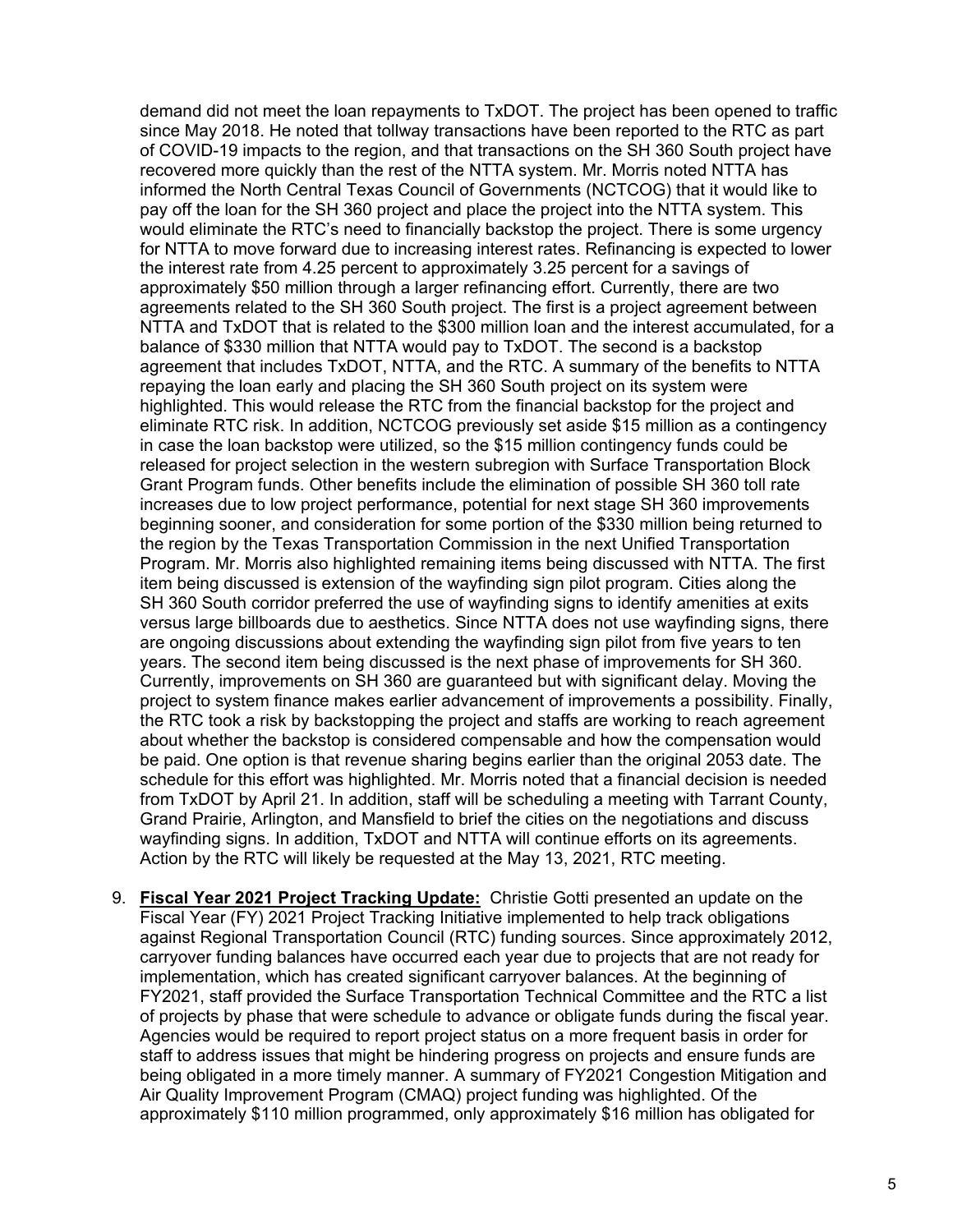FY2020 and approximately \$24 million has obligated for FY2021. For Surface Transportation Block Grant Program (STBG) funds, approximately \$26 million for FY2020 and approximately \$11 million for FY2021 has been obligated out of the total \$179 million programmed. Also highlighted was funding for the Transportation Alternatives (TA) Set-Aside Program. She noted some funds could be obligated more quickly since the State now allows projects to be handled outside of the Statewide Transportation Improvement Program process. In addition, she noted the FY2021 negative balance is a result of project closeouts, withdrawals, and changes. TA Set-Aside must be obligated within three years of award or the funding lapses, with approximately \$7 million at risk of lapse if not obligated by the end of the fiscal year. Of the 23 project phases, 19 have passed their estimated start date and although some may obligate on time, the risk of the lapse of funds remains a concern. Ms. Gotti noted that some TA Set-aside funding has been allocated to the Cotton Belt Trail project, which may advance in FY2021 versus FY2022, which help bring down the balance of funds. Mo Bur requested that staff provide to the Texas Department of Transportation (TxDOT) the list of projects that were at risk for the TxDOT Dallas District. Ms. Gotti noted that staff has an email stream that can be provided to TxDOT. Mr. Morris noted that staff would send to the district the two critical projects and also send information to RTC members who represent the entities for those projects. Ms. Gotti noted that although FY2021 is halfway over, only 22 percent of CMAQ, 7 percent of STBG, and 0 percent of TA-Set Aside funds have been obligated. Since projects have not progressed as quickly as needed and STBG funds have the largest balance, staff will be proposing a STBG/Category 2 funding partnership as part of the region's 10-Year Plan that could help bring down STBG balances substantially. Michael Morris added that in the fall, North Central Texas Council of Governments staff drafted a letter to the Texas Transportation Commission encouraging a partnership to advance STBG projects. No response has been received to date, so staff are working with the local TxDOT districts to get projects obligated. Ms. Gotti noted projects listed in Electronic Item 9.1 are sorted by status with projects already obligated listed first and projects expected to obligate in FY2021 next. Also included are original and revised start dates. Members were encouraged to work with staffs within their agencies to move projects along.

10. **Regional Transit Performance Measures: Public Transportation Agency Safety Plan and Transit Asset Management:** Shannon Stevenson presented information on the proposed Public Transportation Agency Safety Plan (PTASP) performance measures. She highlighted recent presentations by the North Central Texas Council of Governments (NCTCOG) regarding the various federal performance measures. PTASP regional safety performance measures are new and will be set on a four-year schedule. Recent Federal Transit Administration (FTA) regulations require operators of public transit who receive Section 5307 Urbanized Area funds to adopt and implement safety plans, which include safety targets. All of the providers in the region adopted their individual plans/targets by December 2020, which began a 180-day clock for the Metropolitan Planning Organization to adopt transit safety targets at the regional level. NCTCOG staff recommended the targets be consistent with those adopted by transit providers, with seven targets relating to the four performance measures: fatalities, injuries, safety events (collision, derailment, fire, etc.) and system reliability (mean distance between major mechanical failures). Proposed targets include the total number of fatalities and the rate of fatalities per 100,000 vehicle revenue miles (VRM), the total number of injuries and the rate per 100,000 VRM, the total number of reportable safety events and the rate per 100,000 VRM, and the mean distance between major mechanical failures. All targets strive for a reduction, except the average distance between breakdowns for which an increasing number indicates improvement. Ms. Stevenson described the process staff used to develop regional targets and a baseline for Fiscal Year (FY) 2023 targets. The baseline average for the seven targets were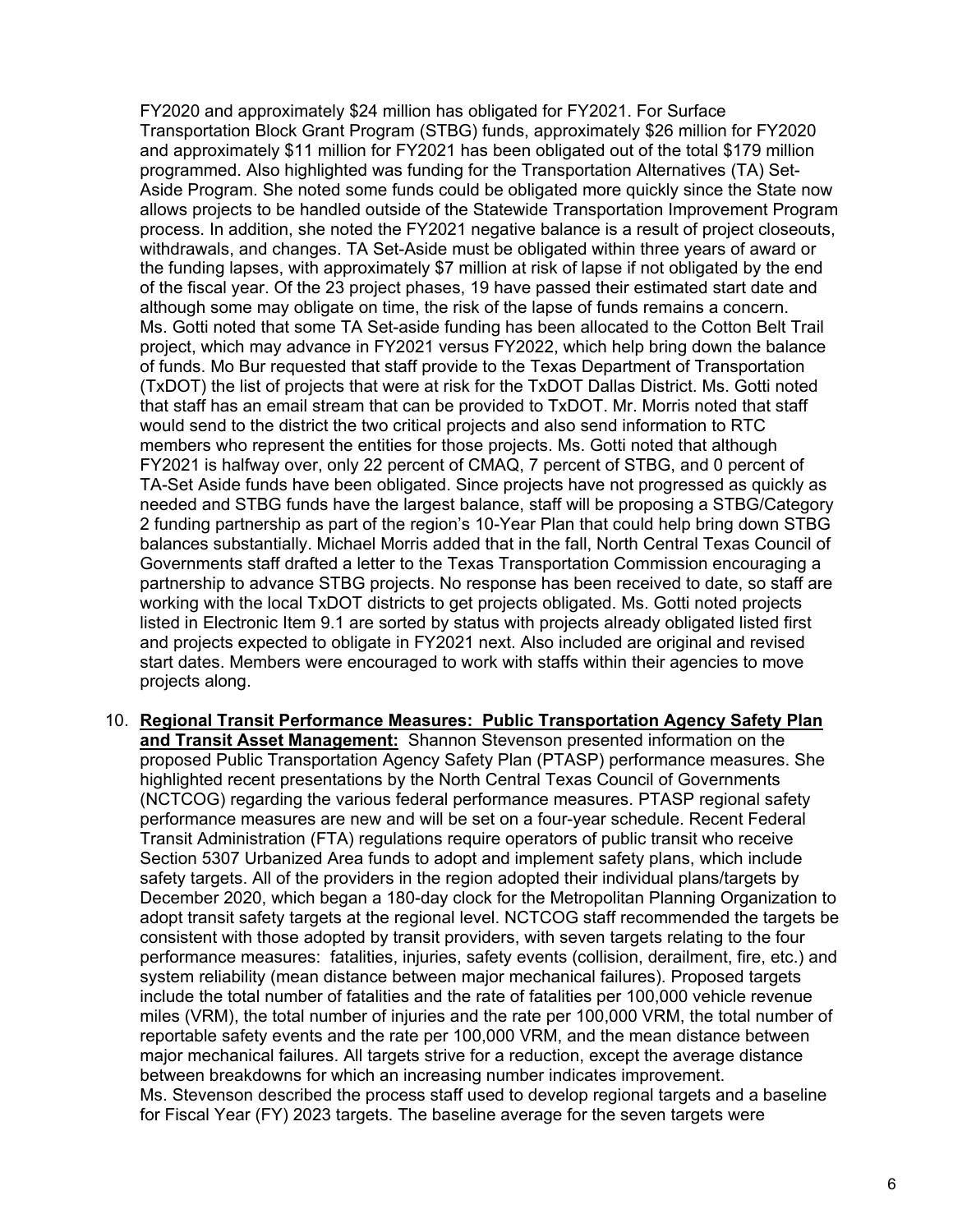highlighted, as well as the initial proposed regional targets. Most targets recommend a 5 percent improvement over the baseline to be achieved by FY2023. For fatalities, the recommended target was proposed in line with the established regional safety position that even one death on the transportation system is unacceptable. Existing efforts to improve transit safety have been put in place by agencies and NCTCOG and include a recent cooperative camera procurement that put cameras on buses for small providers throughout the region, grade crossing improvements, employee safety training, vehicles inspections, between-car barriers, and solar-powered bus stop lighting. In the future, staff will analyze data and work with providers to identify programs and projects that enhance transit safety on an induvial level as well as the regional level. Efforts may include enhanced vehicle lighting, infrastructure monitoring, and sidewalk improvements. Details were provided in Electronic Item 10.

Ms. Stevenson also provided an update on regional Transit Asset Management (TAM) targets and performance. TAM is a business model that prioritizes funding based on the condition of transit assets to achieve or maintain transit networks in a state of good repair. NCTCOG coordinated with public transportation providers in the region to ensure all agencies either developed their own TAM plan or participated in a group-sponsored plan offered by NCTCOG or the Texas Department of Transportation. Regional targets for the four TAM performance measures, adopted by the Regional Transportation Council in 2018, were highlighted and will be revisited for adoption in 2022. All targets were approved at 0 percent of the various metrics: rolling stock, percent of transit vehicles that meet or exceed the industry standard defined as the FTA's default useful life benchmark; infrastructure, percent of rail track segments are under performance restrictions; equipment (any non-revenue vehicle owned and operated by providers) percent that meet or exceed the industry standard also defined by the FTA useful life benchmark; and facilities (buildings, stations, park and rides, etc.) percent of transit facilities rated below adequate on the industry standard Transit Economic Requirements Model (TERM) scale. Regional performance, as reported in the National Transit Database for each of the four measures was highlighted and details were provided in Electronic Item 10. Rolling stock performance has been consistent or improved for several of the asset types. However, there has been a decline in performance for the small bus asset type. Ms. Stevenson noted that a Request for Proposals was currently underway for vendors as part of the cooperative vehicle procurement program with subrecipients. Staff expects small bus performance to greatly improve over the next couple of years as vehicles that exceed their useful life are replaced. For rail infrastructure, regional performance has improved significantly, particularly for commuter rail and hybrid rail modes. Equipment, non-revenue vehicles, have seen a large decline in performance between FY2018 and FY2019 for all three asset types. For this target, staff will be coordinating with providers in the region to discuss the performance and if additional funding is needed to help facilitate performance improvements. Finally, overall transit facilities meet or nearly meet the regional target as measured by the TERM assessment tool. She noted that performance is relative to the accessed facilities. Approximately 65.5 percent of total facilities have undergone a conditions assessment since FY2018. The timeline for this effort was highlighted, with action on the proposed PTASP targets expected at the May 13, 2021, meeting and TAM targets in 2022.

11. **Regional Vanpool Program Modifications to Improve Overall Efficiency:** Shannon Stevenson presented information on the North Central Texas Regional Vanpool Program operated by Dallas Area Rapid Transit (DART), Trinity Metro, and the Denton County Transportation Authority (DCTA) for the entire North Central Texas region. The program helps reduce congestion and lower overall emissions by removing single-occupant vehicles from roadways. Funding was previously approved by the Regional Transportation Council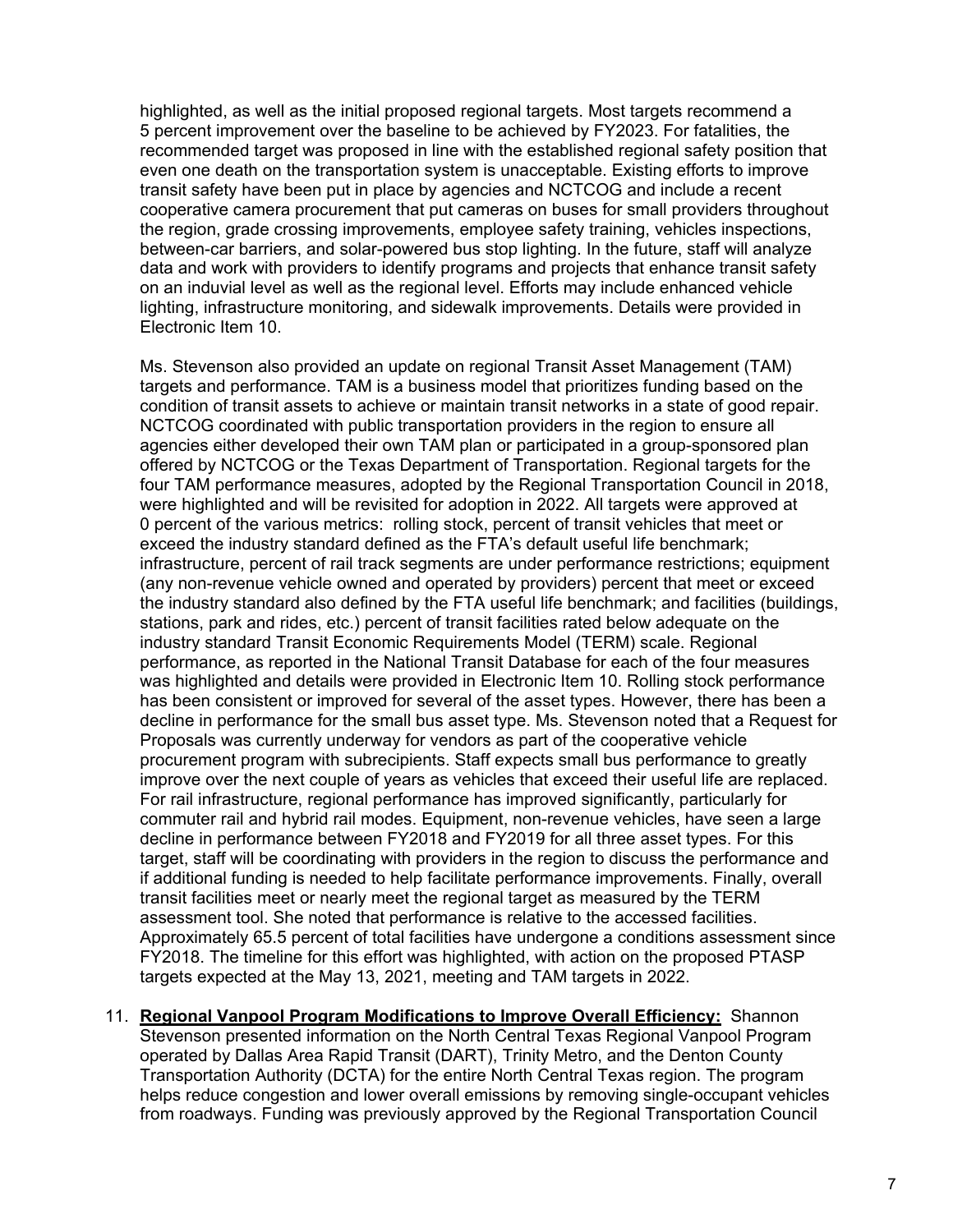(RTC) to support this program, and over the past six-to-nine months staff have worked to review the program and identify areas for improvement with the transit agencies. North Central Texas Council of Governments staff will be seeking temporary flexibility regarding the subsidies paid by the RTC during the transition to a more cohesive vanpool program over the next year. The goal is to improve overall efficiency, reduce rider confusion, and eliminate unintended competition between providers. After extensive coordination with the transit agencies, staff proposed three major modifications that will help simplify the program. The first proposed modification would be to establish clear provider boundaries that are consistent and resolve overlap among providers. In addition, DART has made a formal request to define boundaries. Boundary modifications will also help to ensure Section 5307 Urbanized Area funding is appropriated accurately since funding is generated based on origin the vanpools. The second proposed modification would be to address rider equity concerns through temporary flexibility for subsidies. Subsidy percentages are based on the funding year being used by each agency, not by fiscal year, which can vary. In addition, depending on contract terms and timing, there is variation on vendor costs among transit agencies which causes a wide range of prices. Finally, a regional cooperative vanpool procurement would be proposed to help create a regional program to be administrated by each of the agencies. Mobility 2045 contains language that vanpools should not complete, so introducing a regional procurement will help provide consistency among the three transit agencies, lower costs for riders, reduce administrative costs, and eliminate confusion. The schedule for this effort was highlighted. Ms. Stevenson noted if recommendations were approved by the Regional Transportation Council at its May 13, 2021, meeting, program transition would be expected to begin in summer 2021. Details were provided in Electronic Item 11.

12. **Air Quality Program Report:** Jenny Narvaez presented information on the 2021 ozone season that began March 1 and ends November 30. She noted the region did not meet attainment for either the 2008 (equal to or less than 75 parts per billion) or the 2015 (equal to or less than 70 parts per billion) National Ambient Air Quality Standards (NAAQS). The Dallas-Forth region is expected to be reclassified from serious to severe for the 2008 standard and from marginal to moderate for the 2015 standard and will have until no later than July 20, 2027, to meet the new attainment deadline for the 2008 NAAQS and August 3, 2024, for the 2015 NAAQS. Attainment for both standards will be based on the three-year average of the fourth highest monitor readings from the 2021-2023 ozone monitor data. Ms. Narvaez highlighted the federal attainment requirements for the region and the ozone monitors design values for the 2019, 2020, and the 2021 seasons that would be needed in order for the region to reach attainment for both standards. In addition, she highlighted the 8-hour ozone NAAQS historical trends for the region. Details were provided in Electronic Item 12. Staff will continue to investigate how to more accurately alert the public of predicted exceedance days, impacts from background emissions, as well as continue efforts to help bring the region into attainment. Additional information was made available to members at [www.nctcog.org/trans/quality/air/ozone.](http://www.nctcog.org/trans/quality/air/ozone)

Jason Brown provided an overview of a growing trend in Texas that involves the improper use of Texas temporary tags or "paper tags" and the impacts to the region. A temporary tag is intended to be used as a temporary form of vehicle registration until permanent plates are issued for a vehicle, should be tied to the sale of a vehicle, and are only valid for 60 days. There are a number of varieties, but the predominant version seen in the region is the Texas Buyer tag. Abuse has become widespread since implementation of the Two Steps on Sticker program, elimination of the Mobile Emissions Task Force, through abuse of the Texas Department of Motor Vehicles (DMV) database, and easy access to online merchants of temporary tags. Although the process to produce a temporary tag is created in the system